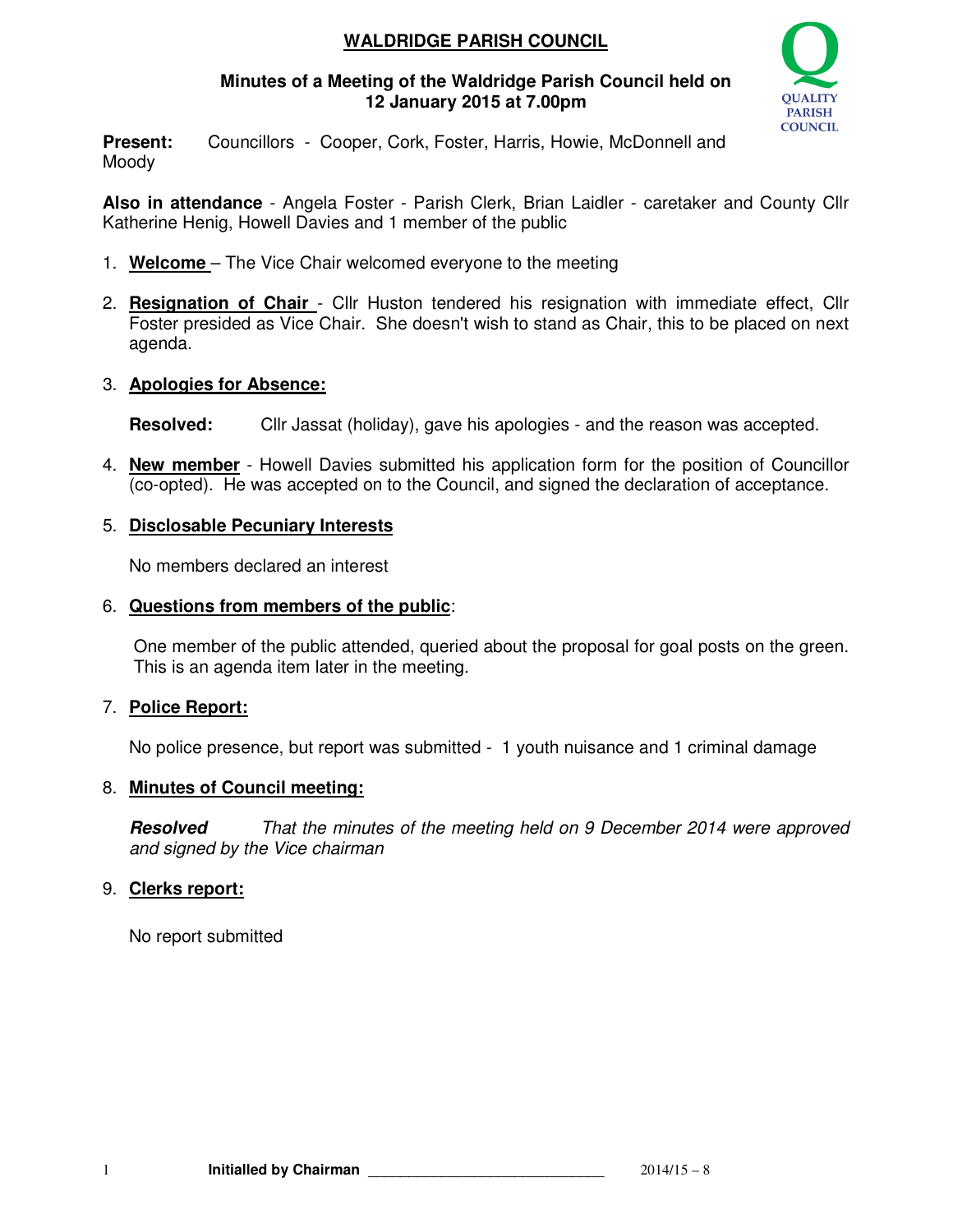### 8. **Parish Matters and on-going items**

### a) **Planning applications received**

**To consider any planning applications received after the agenda was published.** 

- None received
- b) **To consider any planning applications received after the agenda was published.**

DM/14/03886/FPA 38 Falstone Drive Chester-le-Street DH2 3ST

Single storey side and rear extensions and garage conversion

**Resolved:** To recommend approval

c) **County Councillors report –** Cllr Henig submitted her report covering:

**Traffic management** - Community speed involvement / Parking in Waldridge Village

**Other issues** - Birch View playground / old Waldridge club

**Resolved:** The report was noted. All matters accepted.

- d) **Volunteers and litter picks**  It was agreed to hold litter pick and be part of the Litter Free Durham Campaign. Date arranged as 28 March.
- e) **Fly tipping camera**  A proposal to take part in the shared camera at a cost of £1,600 was discussed, it was agreed to get further information before committing.
- f) **Fitness equipment monthly inspections** The equipment has been inspected. No more damage has occurred recently. Wicksteed to carry out annual inspection at £45

**Resolved:** Report noted, it was agreed to carry out inspection.

- g) **Action plan** A draft action plan was produced, all members to check plan and bring any suggestions or comments to the next meeting.
- h) **Quarterly accounts** The Clerk distributed accounts for approval

**Resolved:** Cllr Moody signed the bank statement, reconciliation, petty cash and budget

i) **Precept setting** - The Clerk gave her recommendations of keeping precept the same, with residents having no increase.

**Resolved:** It was agreed to request £30,101 with £502 grant

- j) **Parking problems in the village –** Cllr Henig to meet with DCC re land and report back.
- k) **Goal posts** The member of the public voiced his concerns, the council noted his concerns, and agreed if any anti social behaviour they will be looked at again. All other comments received were in favour of the posts being installed. The member of the public was happy with this response.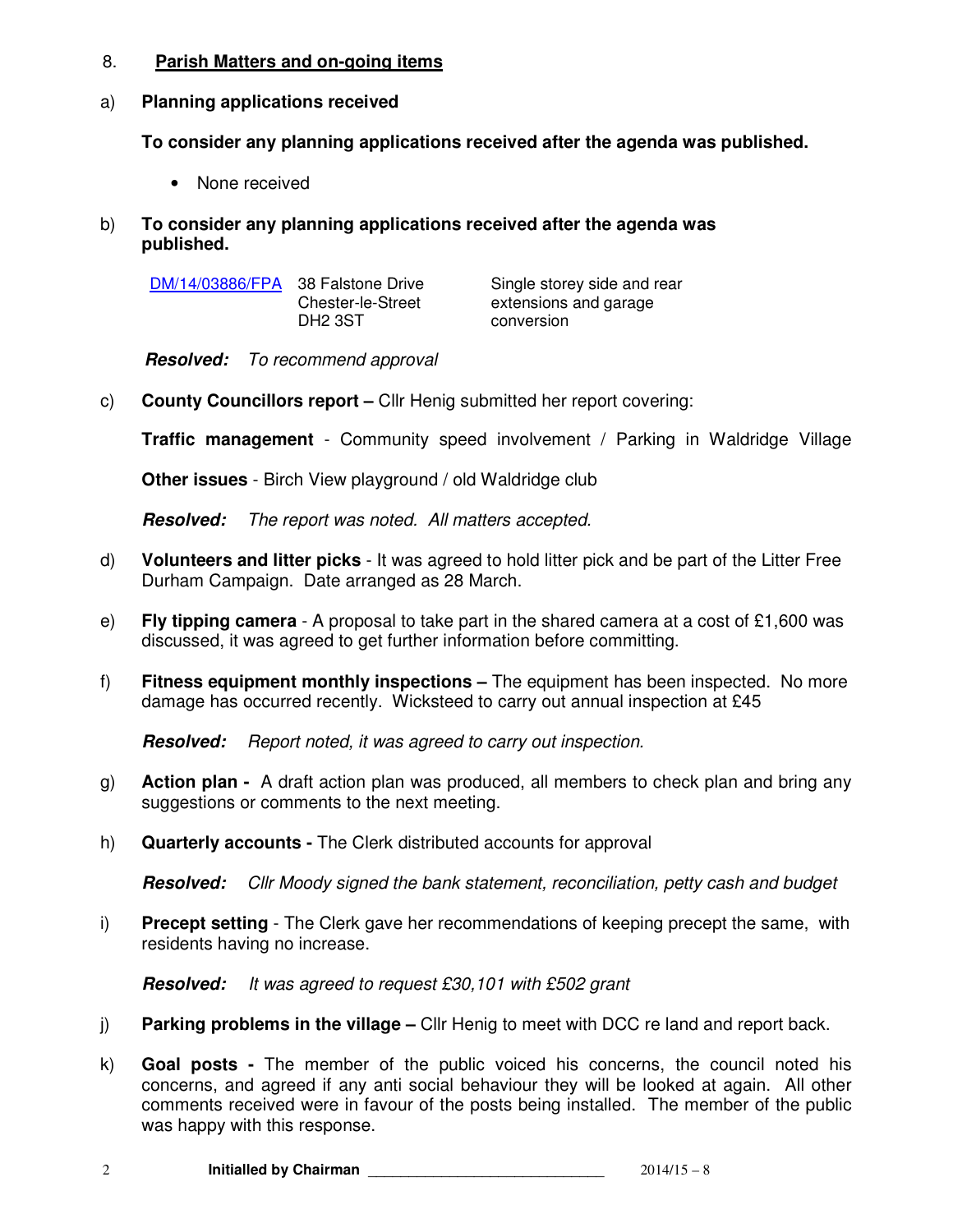**Resolved:** It was agreed to get further costs and place on next agenda for agreement

# l) **Royal Garden Party** - Nominations were received

**Resolved:** It was agreed to nominate Cllr Howie

- m) **Scarecrow trail -** This to be placed on agenda for January, all members to take a look at other projects around the area.
- n) **Good Councillors Guide** Hard copies are available from SLCC at a cost of £2.00 + delivery. Downloadable is free.

**Resolved:** It was agreed to purchase 4 hard copies, the other members to download

o) **Timetable of events** – CDALC forthcoming events (if any)

No training available at present

p) **Media policy** - The policy was distributed for approval

**Resolved:** It was agreed and adopted

q) **Data Protection policy** - The policy was distributed for approval

**Resolved:** It was agreed and adopted

r) **Policy for filming at meetings** - The policy was distributed for approval

**Resolved:** It was agreed and adopted

# s) **Correspondence received**

- Nothing received
- t) **Correspondence received after agenda published** (to note only)
	- Nothing received
- u) **Waldridge in Bloom working group update**

Cllr Cork gave an update.

A request of 4 planters were made at cost of £45.00 plus VAT

**Resolved:** It was agreed to order planters.

- v) **AAP forum updates** 
	- Nothing to report
- w) **Urgent issues for noting** (Clerk to use delegated powers if necessary) **and any items Councillors wish to agenda for next meeting**

# 9. **Financial Matters**

3 **Initialled by Chairman** \_\_\_\_\_\_\_\_\_\_\_\_\_\_\_\_\_\_\_\_\_\_\_\_\_\_\_\_\_ 2014/15 – 8